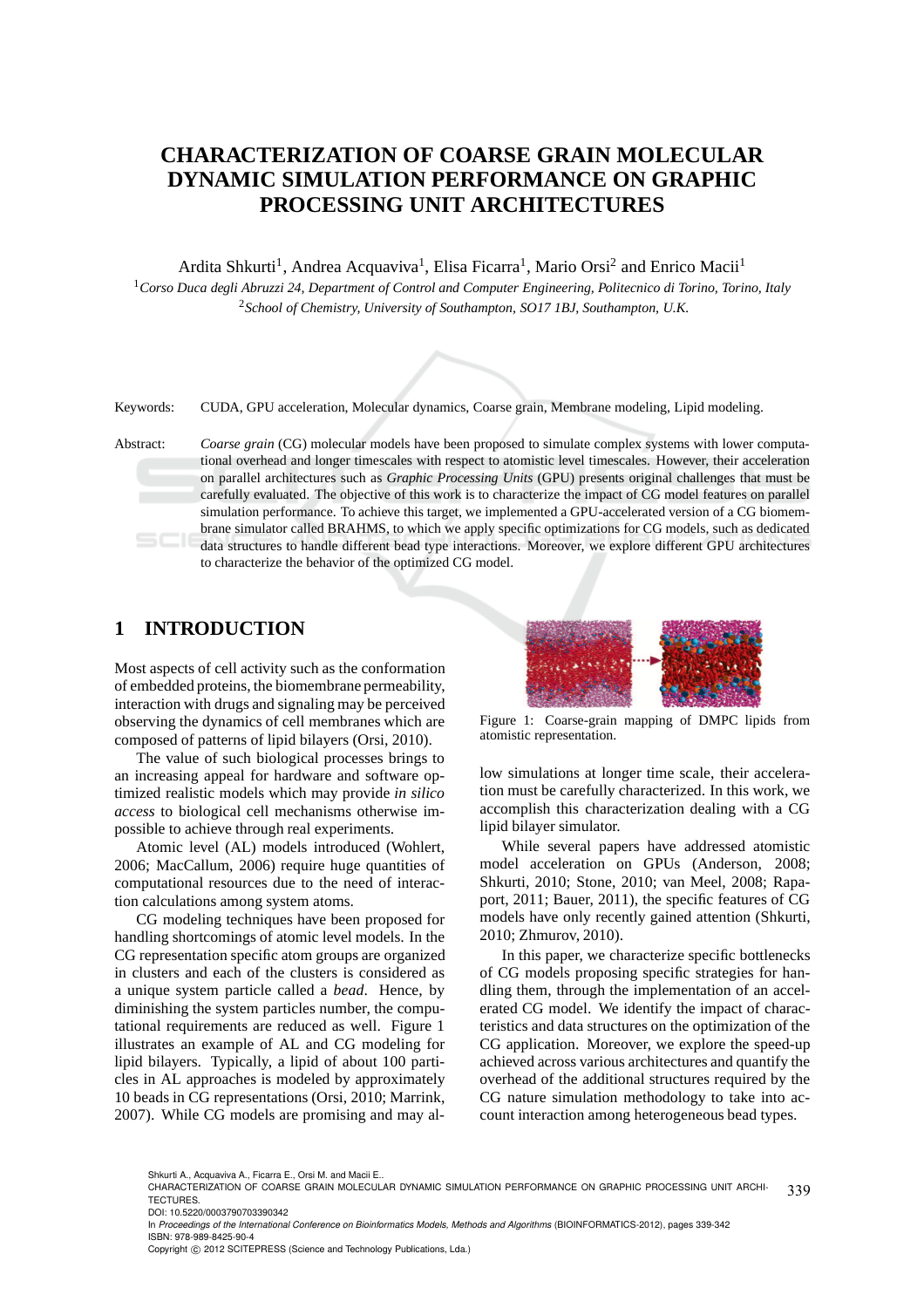The rest of this paper is organized as follows. Section 2 provides background on CUDA programming and the simulated model. Section 3 covers the optimization methods, while Sections 4 and 5 present and discuss the achieved results and conclude the work.

### **2 BACKGROUND**

#### **2.1 CUDA Environment**

The CUDA environment represents a parallel programming model oriented on highly parallel computing, while making use of a large number of computational cores. With respect of general purpose CPUs, much more transistors are assigned to data processing rather than to flow control or data caching. However, memory latency is hidden with computeintensive calculations. The GPU is divided into a set of Streaming Multiprocessors (SM) in which hundreds of *threads* reside concurrently. A large number of CUDA threads, can be launched in parallel by means of *kernels*, which are C functions executed in parallel from all CUDA threads launched (CUDA, 2011).

#### **2.2 Coarse Grain Simulator**

BRAHMS (Biomembrane Reduced ApproacH Molecular Simulator) is a CG lipid bilayer simulator we optimized and accelerated for CUDA environment. It describes a method for CG modeling of lipid bilayers of biomembranes and contains several original features such as specific original representations for water and charges (Orsi, 2010). It simulates the displacement in time of the particles of a system, calculating some of its macro properties such as temperature, lateral pressure, potential and kinetic energy (Orsi, 2010). It employs Molecular Dynamics and in particular Newton Leapfrog Equations to move the positions of beads, which in CG models represent clusters of atoms, and their velocities one time step forward (Rapaport, 2004).

## **3 GPU OPTIMIZATION OF COARSE GRAIN MODELS**

Code profiling of the CG simulator has been performed to identify the most computation demanding parts of the code which resulted to be: *(i)* Non-bonded forces computation; *(ii)* Integration timestep; *(iii)* Neighbor structure generation, accounting for about 95.2%, 2% and 1% of the total execution time of the sequential simulator, respectively.

Accordingly to the bottlenecks identified, we have implemented three *kernels* to be executed on the device (GPU), one for each of the most onerous parts of code. Concerning data structures, a comprehensive one is required containing for each bead, the information on its position, velocity, force, torque, orientation, angular momentum in the body-fixed frame, rotation matrix, bead type, mechanical type, lipid identifier and lipid unit identifier.

The integration algorithm exploits Leapfrog equations (Rapaport, 2004). This algorithm is implemented by the *integration* kernel on the GPU, to avoid additional data transfers between host and device.

For the calculation of the non-bonded *forces*, a neighbor structure is needed to avoid considering a contribution for each pair of beads, which would lead to a *quadratic* time complexity. Therefore the system is divided into cells of beads, where each cell has a cubic shape and the edge size equal to the maximum cut-off distance among cut-offs established for different bead types. Only bead pairs with a distance value under the cut-off are considered as neighbors. Hence, the search for neighbors is applied to bead pairs of the same cell or the eventual 26 adjacent cells.

In the CPU version, the cell, neighbor and interaction type structures cannot be efficiently mapped on a GPU. Therefore we have created new structures for the cells, neighbor beads and relative interaction type storage, which provide coalesced<sup>1</sup> accesses for CUDA threads.

Implementation and update of neighbor and interaction type structures within the GPU is needed to obtain maximum performance from GPU by avoiding data transfer overheads between CPU and GPU. To this purpose we have implemented a kernel called *cudaneigh*, in which we have used an algorithm similar to the algorithm proposed in (Anderson, 2008) for AL models, where the texture type used was onedimensional. Since the texture cache is optimized for 2*D* spatial locality (CUDA, 2011), we have used two dimensional textures in our code even for the other two kernels and employ them when the accesses in device memory are not coalesced.

The non-bonded forces computation is implemented by the kernel *forces*, that exploits the optimized access to neighbor and interaction type structures. Compared to what has been done for AL models in (Anderson, 2008), we use an additional interaction type structure with the same size and organization

<sup>&</sup>lt;sup>1</sup>When different threads need some particular piece of information, they find it in the same relative address, calculated as *base address*+*absolute thread identi f ier*.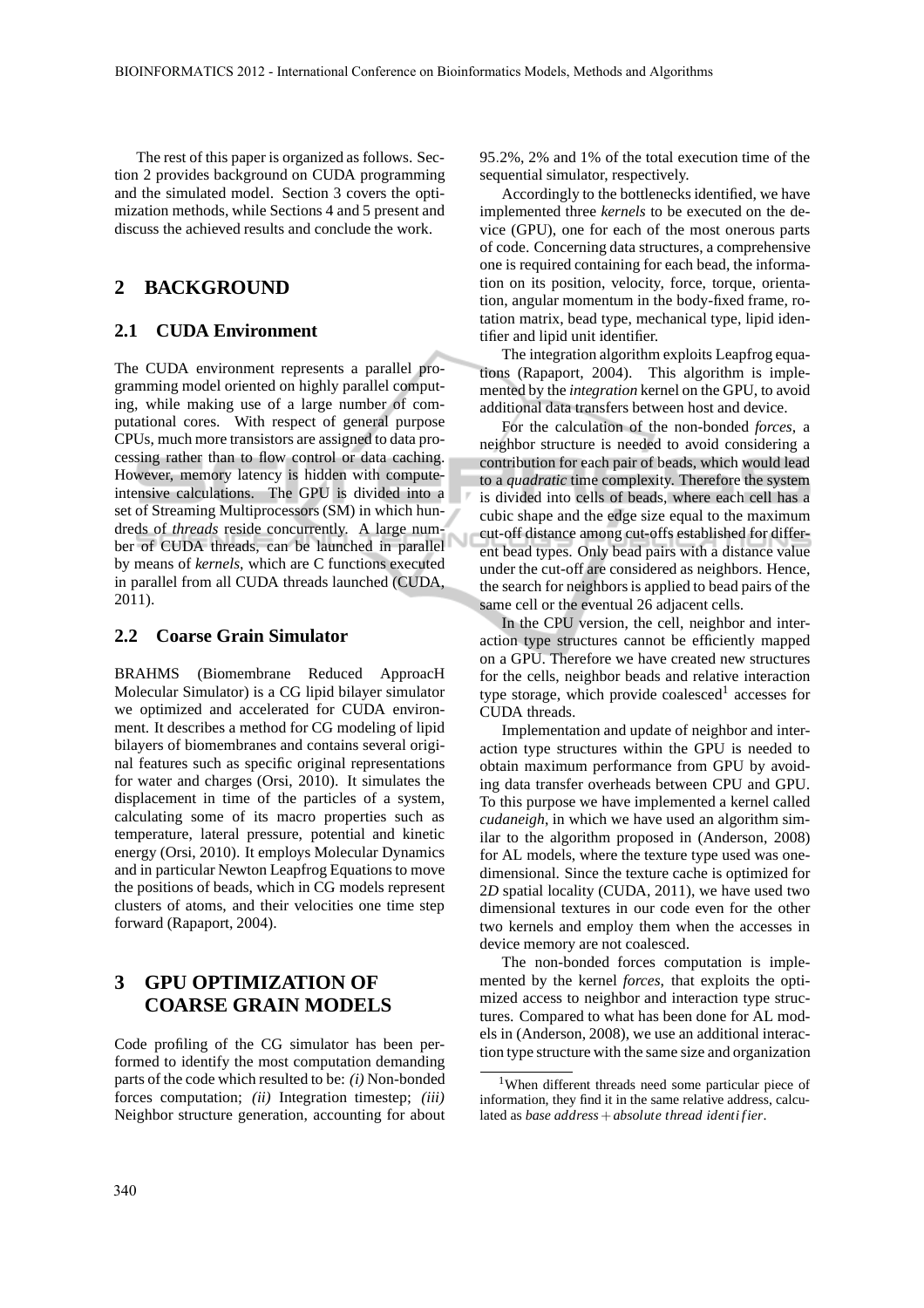as the neighbor structure and we use two dimensional textures for random accesses in memory, to retrieve the needed information.

In addition, we created separate structures for all beads positions, all beads velocities, all beads orientations and all beads types, as these data are the most frequently accessed by the GPU. In this way, we could enable it to access the information contained in our new structures in a *coalesced* way.

## **4 RESULTS**

In this Section we present results about the speedup of the GPU version of BRAHMS with respect to the CPU, considering: *(i)* Biological systems of different dimensions and complexity (i.e. lipid, water); *(ii)* Different versions of BRAHMS GPU code (i.e. customized or not for water systems simulation); *(iii)* Three different GPU architectures: GeForce GTX295, GeForce GTX480 and Tesla C2050 that have respectively 240, 448 and 480 cores and an Intel<sup>(R)</sup> Core<sup>TM</sup>i7-920 Processor CPU architecture.

In the charts presented, we consider systems having from 840 to 218904 number of beads<sup>2</sup>. As for complexity, we consider systems composed by heterogeneous types of beads: Either water systems uniquely containing water molecules or lipid systems containing lipid molecules in water solution. We develop the GPU *water only version* customized to water systems, thus treating all the beads as a unique type (water beads), to evaluate the impact of additional structures used for handling interactions among the lipids. The GPU *complete version* handles also the beads of lipid molecules. In Figure 2, we report



Figure 2: Comparison among the speed-up of different BRAHMS versions with respect to the CPU achieved on the GTX295 architecture.

the comparison among the speed-ups (related to the CPU version) of two biological systems, lipid and water only, characterized by different complexity simulated on the *GTX295* architecture. For water systems, we distinguish between water only and complete version. Single precision floating point arithmetic is used

for these simulations. For a number of beads lower than  $23K$  the speed-up is lower than the maximum achievable because the parallelism of the GPU is not completely exploited. The *water only version* is the fastest version with speed-ups up to *12x*, due to the absence of structures to handle different bead types. On the other hand, the lower performance of the complete version in the case of lipid systems with respect to the case of water systems is due to the fact that for lipid systems there are six different types of beads involved instead of the single type considered in water systems. This leads to divergent execution flows among the threads, thus leading to a performance hit.

From Figure 2, we can also observe the effect of lipid data structures, highlighted by the gap between the water-only and complete version for water systems. The maximum difference in the total speed-up between the water-only and complete version for water systems is 36.4% when single precision arithmetic is used for floating point operations and 15.71% when double precision arithmetic is employed.

The larger impact of lipid structures for single precision arithmetic computation is due to the constant overhead for memory accesses and additional control statements associated to beads types and interactions, which has a larger relative contribution to a shorter execution (i.e. the single precision arithmetic simulation).

In Figures 3 and 4 we report respectively for lipid systems and water systems, the speed-ups<sup>3</sup> achieved by the three considered architectures for an increasing system size. The double precision arithmetic has been used for floating point operations.

For lipid systems we achieve speed-ups up to 6.35 $x$ , 5.82 $x$  and 2.24 $x$  for respectively GTX480, Tesla C2050 and GTX295 architectures, while for water systems the respective speed-ups achieved are 12,83*x*, 12.05*x* and 4.94*x*.

The GTX295 architecture is the slowest architecture, as we expected, due to its lower number of cores and hence of parallelism. GTX480 has a higher parallelism with respect to Tesla C2050, having one additional SM (32 additional cores), which causes the better performance of GTX480 versus Tesla C2050.

When evaluating speed-up results, we have to take into account that: *(i)* The CPU used for comparison represents a single core but *high performance architecture*; *(ii)* The characteristics of the CG model, such as different force field for pairs potentials that in-

<sup>2</sup>The largest system simulated for the reported experiments using the slowest version of the simulator, takes about 200 minutes.

<sup>3</sup>The speed-ups presented in Figures 3 and 4 are relative only to the GPU implemented part of the application which stands for 98% of the total execution time of the application. We decided to present only this part, because the servers where the GPU cards are situated have different CPUs.